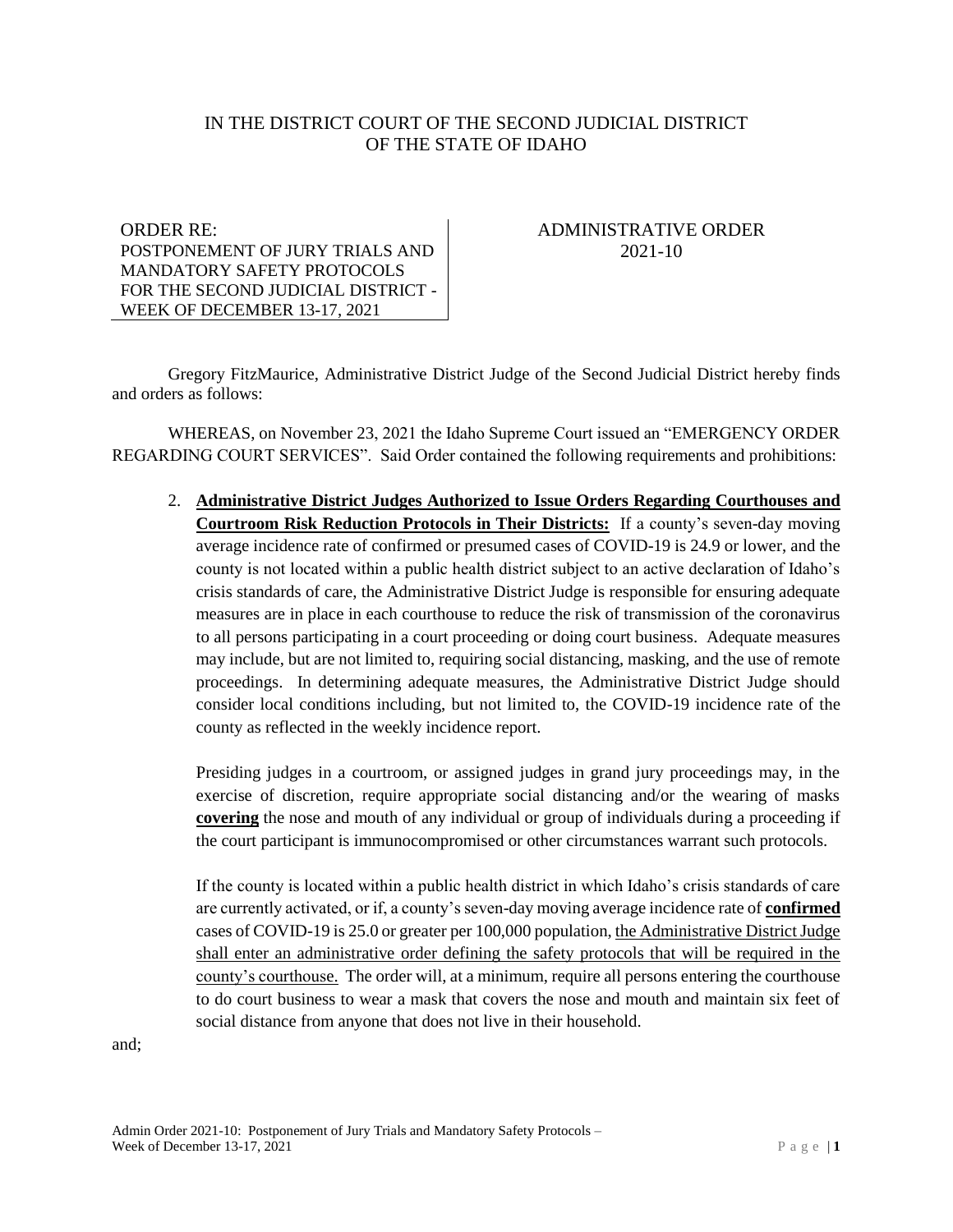- 7. **Jury Trial Postponements**: Jury proceedings, including jury trials, and grand jury proceedings, may commence anytime during a calendar week unless:
	- a. the county in which the jury trial is to be held is located in a public health district in which Idaho's crisis standards of care are activated; or
	- b. the Administrative District Judge has determined that the County in which the prospective juror has been summoned to attend court has a seven-day moving average incidence rate of confirmed or presumed cases of COVID-19 of 25.0 or greater per 100,000 population as reflected on the cases by County page of the Idaho Department of Health and Welfare's COVID-19 Data Dashboard available at [https://public.tableau.com/app/profile/idaho.division.of.public.health/viz/DPHIda](https://public.tableau.com/app/profile/idaho.division.of.public.health/viz/DPHIdahoCOVID-19Dashboard/Home)

[hoCOVID-19Dashboard/Home](https://public.tableau.com/app/profile/idaho.division.of.public.health/viz/DPHIdahoCOVID-19Dashboard/Home)

and;

8. **Other Postponements Authorized by Administrative District Judge**: Notwithstanding the conditions set forth in paragraph 7, an Administrative District Judge may, in the exercise of discretion, enter an order **prohibiting** the commencement of jury trials or the empanelment of a grand jury in a county where there are circumstances beyond the previously published incidence rates which pose a substantial increase in the health or safety risks to participants. Such an order shall be in writing and contain the factual basis for determination and shall upon entry be submitted via email to the Administrative Office of the Courts.

and;

WHEREAS, the seven-day moving average incidence rate of confirmed or presumed cases of COVID-19 greater than **25.0 as of December 2, 2021**, are:

Clearwater County is **32.6** Lewis County is **37.2**

and;

WHEREAS, in addition to the seven-day moving average and in accordance with paragraph number 8, the five counties in the Second Judicial District are very closely interlinked. Many of our rural counties have very low vaccination rates including some of the lowest in the state. Three of our four rural hospitals in the Second District feed directly to Kootenai Health in Kootenai County. With crisis standards of care still active in the panhandle, the Second District will continue to monitor our rural hospitals dealing with staffing shortages. If we become unable to transfer patients to Kootenai Health due to capacity issues, we may be forced to take further actions to restrict jury trials.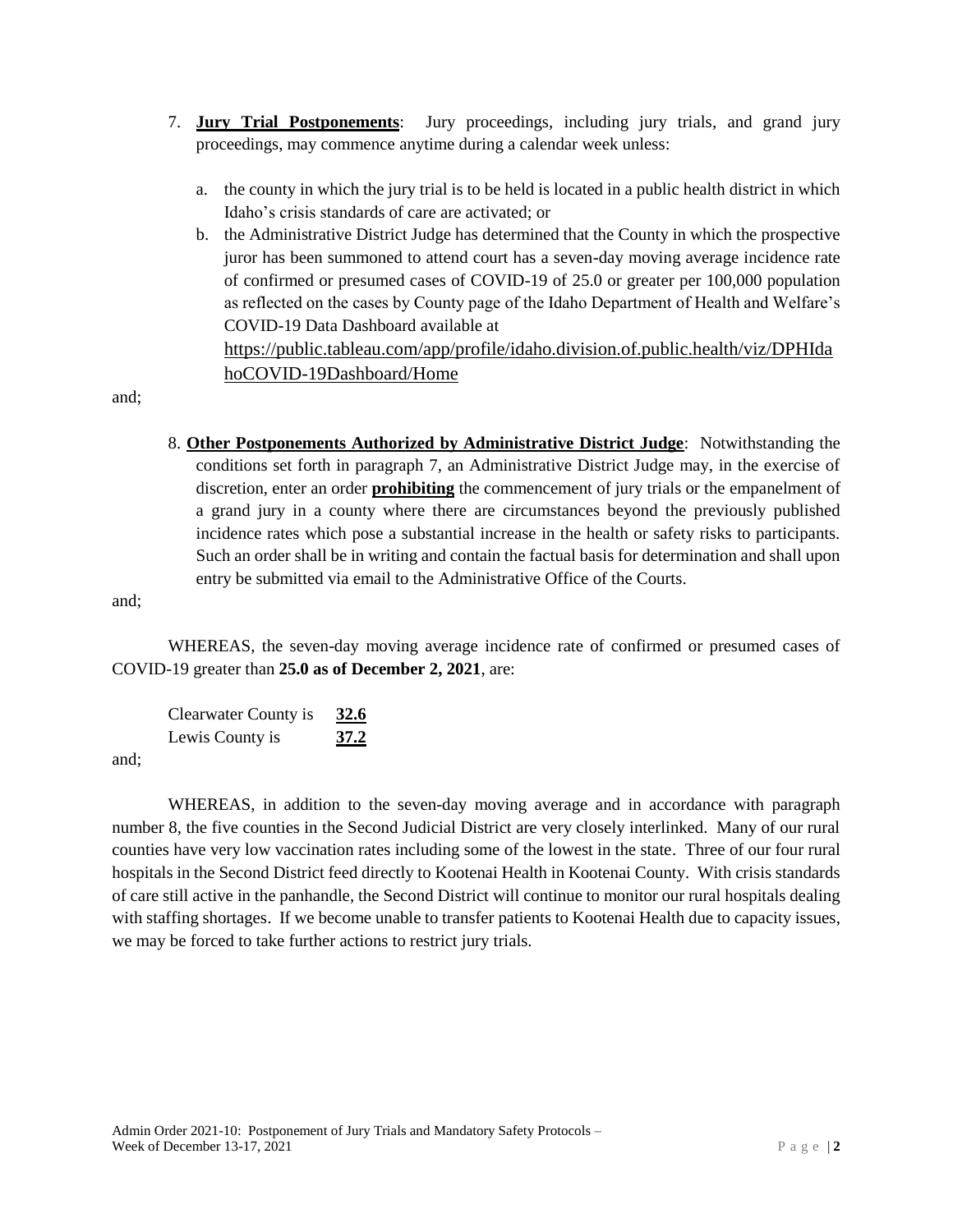#### IT IS HEREBY ORDERED as follows:

1. Jury Trials are suspended for the week of December 13-17, 2021, for the following counties:

| Clearwater County is | 32.6 |
|----------------------|------|
| Lewis County is      | 37.2 |

2. Unless otherwise directed by the Administrative District Judge, the assigned judges have the discretion to hold proceedings/sentencings in person or remotely, i.e. with all participants utilizing remoted technologies.

IT IS FURTHER ORDERED that all persons entering the Lewis County and Clearwater County operations area to do court business shall be subject to and maintain the following protocols:

- 3. All persons are required to wear a mask while in the court operations areas on court business.
- 4. All persons, not of the same household, must observe a minimum of six feet of social distancing from other persons.

IT IS FURTHER ORDERED that all persons entering county court operations areas in the Second Judicial District not under COVID-19 restrictions are instructed to follow the guidance as listed below:

- a. The facemask requirement for Latah County for the week of December 6-10, 2021, is lifted and will follow the protocols as outlined below.
- b. Anyone entering county operation areas to do court business are encouraged to wear masks and practice social distancing, but not required.
- c. Anyone entering courtrooms, facemasks and social distancing are at the discretion of the presiding judge.
- d. Strongly advise individuals not to enter courtrooms or approach court services areas if they:
	- i. have been asked to self-isolate by any doctor, hospital, or health agency;
	- ii. have been diagnosed with, but have not yet recovered from COVID-19; or
	- iii. are experiencing any signs or symptoms of illness including: fever, cough, shortness of breath or difficulty breathing, chills, repeated shaking with chills, muscle pain, headache, or new loss of taste or smell.